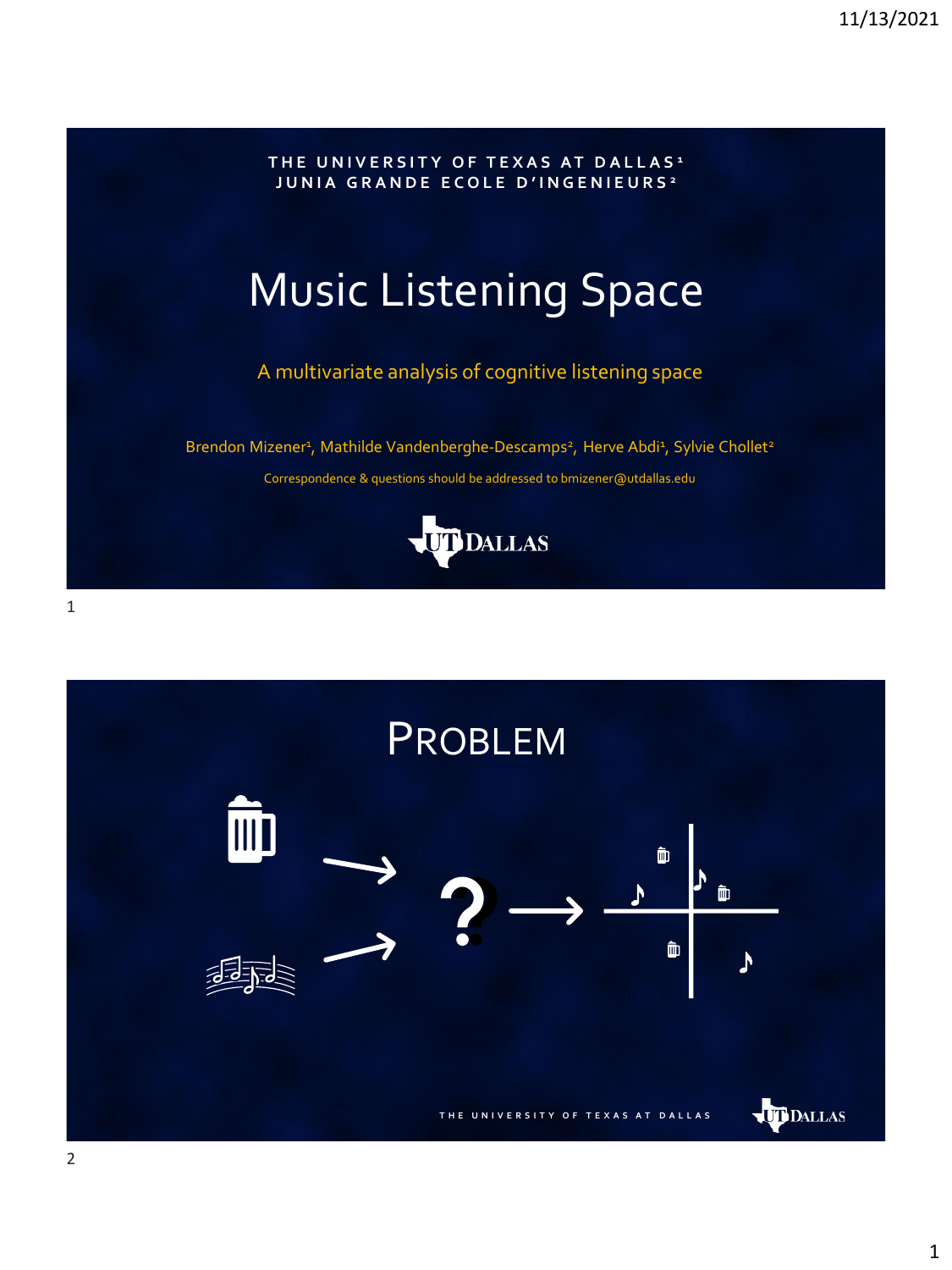**UD** DALLAS

## VARIABLES & STIMULI

## • Stimuli:

- 30 novel excerpts composed in a range of western styles
- Variables:
	- Participant nationality (Ex. 1 & 2)
	- Level of music training (Ex. 1)
	- Quantifiable musical qualities (Ex. 1)
	- Adjectives (Ex. 2)

**T H E U N I V E R S I T Y O F T E X A S A T D A L L A S**



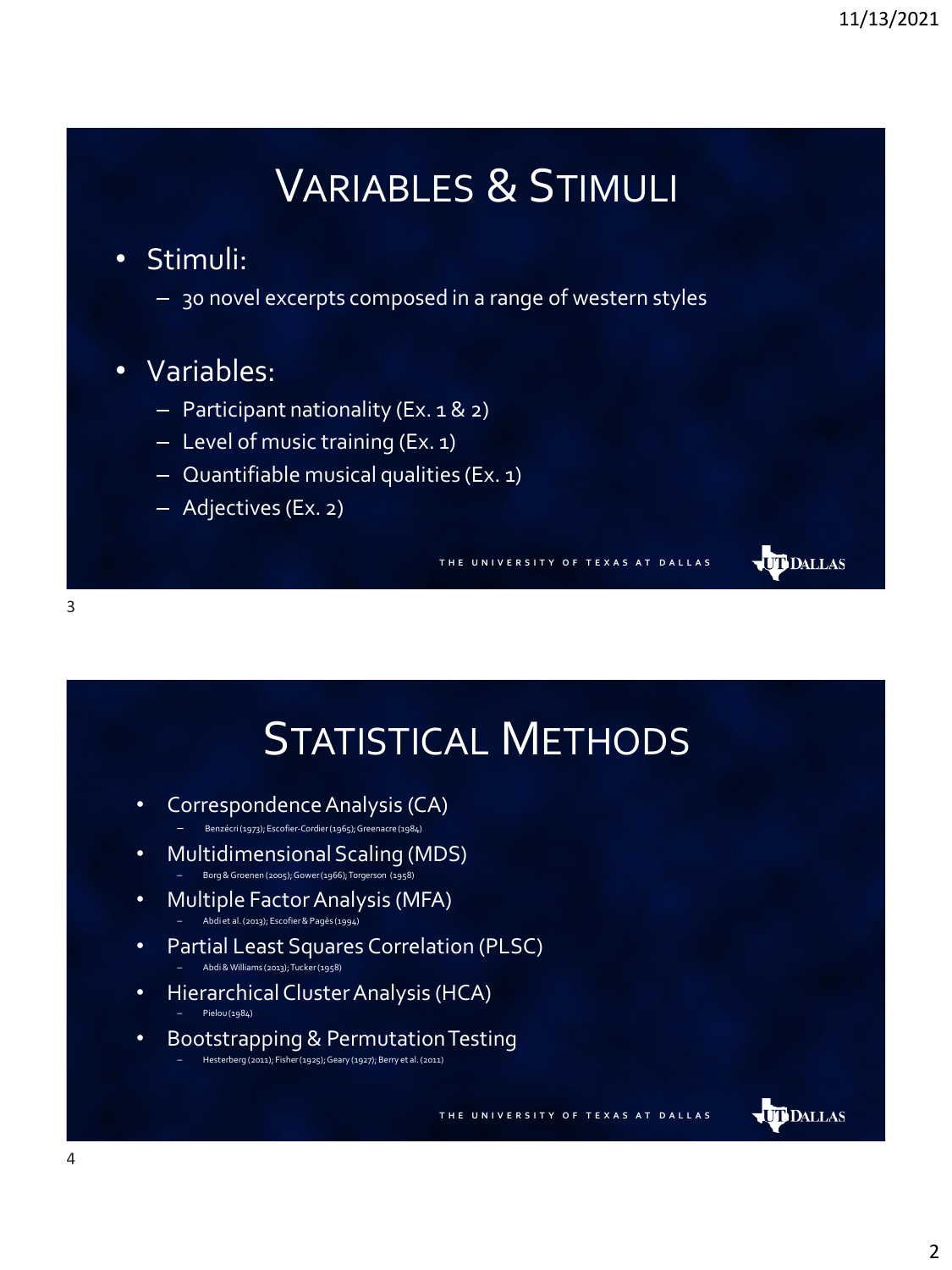## EXPERIMENT 1: MUSICAL QUALITIES



5